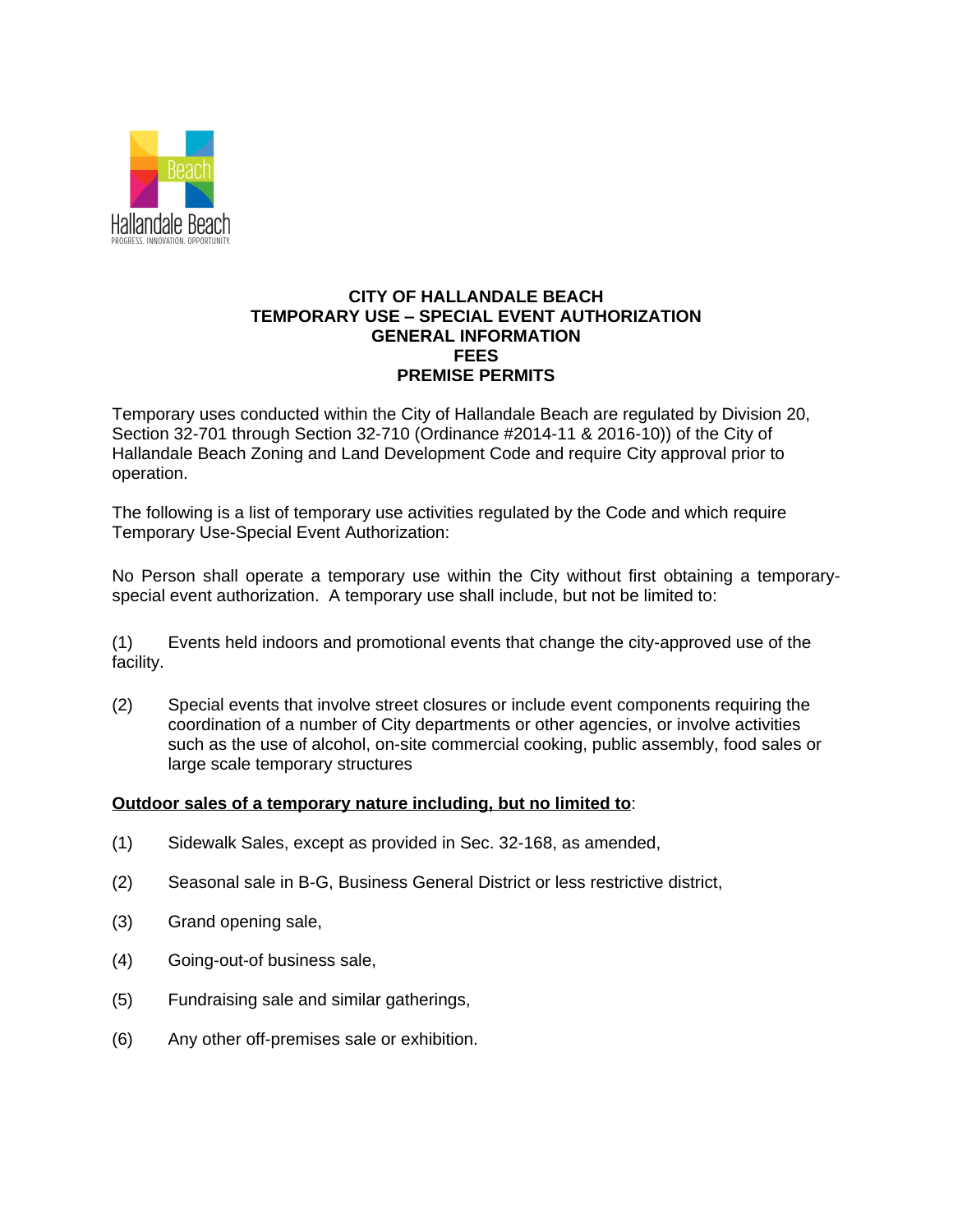## **Outdoor special events including, but not limited to**:

- (1) Concerts,
- (2) Festivals,
- (3) Parades
- (4) Carnivals
- (5) Athletic events, walks or races,
- (6) Flea Markets or farmer's market
- (7) Outdoor community events, such as, a block party and other similar uses of a temporary nature not specifically permitted by this Chapter, as determined by the City Manager.

## **Recurring Events**

A recurring event is a temporary use generally requiring a temporary use-special event authorization and occurs a minimum of four (4) times a year and meets the same conditions outlined in Section 32-703. A recurring event, pursuant to Sec. 32-702(a), is permitted on properties owned by the City of Hallandale Beach or the City of Hallandale Beach Community Redevelopment Agency, those zoned Recreation and Open Space (OS). Community Facilities (CF), Planned Local Activity Center (PLAC), commercial recreational active (CR-A) or Central Regional Activity Center, more specifically, the Fashion Art & Design and Greyhound Track subdistricts, which shall be eligible for an annual permit. Such permit may be issued on a fiscal year basis.

# **TEMPORARY USE – SPECIAL EVENT AUTHORIZATION APPLICATION PROCESS**

- (1) Applications may be obtained at the Development Services Department. Such applications shall be submitted to the Development Services Department together with the application fee at least 45 days prior to the event. All pertinent information required in the application must be provided to the Development Services Department. The application is then reviewed by various applicable departments, such as Police and Fire.
- (2) **Site Plan Required:** A site plan of the property depicting the location of temporary structures with setbacks to the property line, available parking and signage proposed must be provided with the application.
- (3) **Fees**: The application fees for temporary uses are non-refundable. Non-Profit or Religious organizations are exempt from paying an application fee. The application fee for non-concert events is \$250.00 and \$500.00 for events attracting 250 or more customers.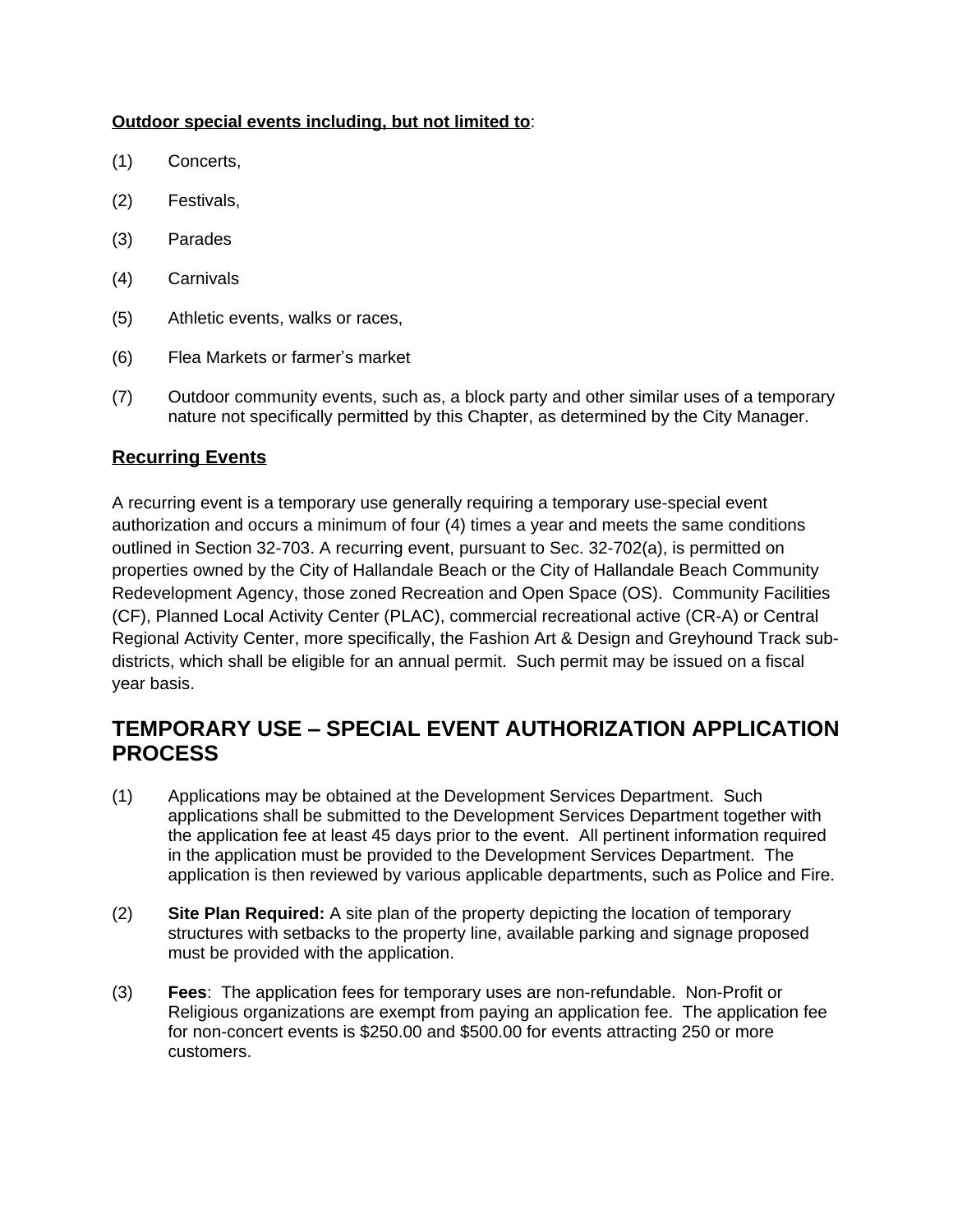## **THE FOLLOWING FEES ARE APPLICABLE TO ALL TEMPORARY USES**

# **Annual Temporary Use Permit (Recurring Events)**

| All related event fees, plus one-time application fee                                                                        | 350.00           |
|------------------------------------------------------------------------------------------------------------------------------|------------------|
| <b>Non-concert Events</b>                                                                                                    |                  |
| Applications filed within 30 days prior notice (Residential Use)                                                             | 150.00           |
| Applications filed within 30 days prior notice                                                                               | 250.00           |
| Applications filed within 20 days prior notice - addt'l charge                                                               | 150.00           |
| Events attracting 250 or more customers up to 1,000                                                                          |                  |
| Each additional 1,000 attendees up to a maximum of 4,000<br>Applications filed within 30 days prior notice                   |                  |
|                                                                                                                              | 500.00           |
| Applications filed within 20 days prior notice - addt'l charge<br>Above 1,000, additional charge for every 1,000 anticipated | 250.00           |
| attendees                                                                                                                    | 200.00           |
|                                                                                                                              |                  |
|                                                                                                                              |                  |
| <b>Type of Use:</b>                                                                                                          |                  |
| Special automobile sale                                                                                                      |                  |
| Fee per day                                                                                                                  | 175.00           |
| Minimum fee                                                                                                                  | 175.00           |
| Any other off-premises sale                                                                                                  |                  |
| Fee per day                                                                                                                  | 150.00           |
| Minimum fee                                                                                                                  | 150.00           |
| <b>Sidewalk sale</b>                                                                                                         |                  |
| Fee per day                                                                                                                  | 20.00            |
| Minimum fee                                                                                                                  | 20.00            |
| Any other sale                                                                                                               |                  |
| Fee per day                                                                                                                  | 20.00            |
| Minimum fee                                                                                                                  | 100.00           |
| <b>Athletic event</b>                                                                                                        |                  |
| Fee per day                                                                                                                  | 150.00           |
| Minimum fee                                                                                                                  | 150.00           |
| <b>Concert</b>                                                                                                               |                  |
| Fee per day<br>Minimum fee                                                                                                   | 150.00<br>150.00 |
| <b>Outdoor religious event</b>                                                                                               |                  |
| Fee per day                                                                                                                  | 40.00            |
| Minimum fee                                                                                                                  | 40.00            |
| After the fact applications                                                                                                  |                  |
| ** After the fact applications for events held without a Temporary Use-                                                      |                  |
| Special Event Authorization**                                                                                                |                  |
| Fees will be billed to the property owner                                                                                    |                  |
| Non-Profit, Non-concert, and Concert events                                                                                  |                  |
| Less than 100 attendees                                                                                                      | 200.00           |
| 101 to 300 attendees                                                                                                         | 500.00           |
| 301 to 500 attendees                                                                                                         | 2,000.00         |
| 501 or more attendees                                                                                                        | 4,000.00         |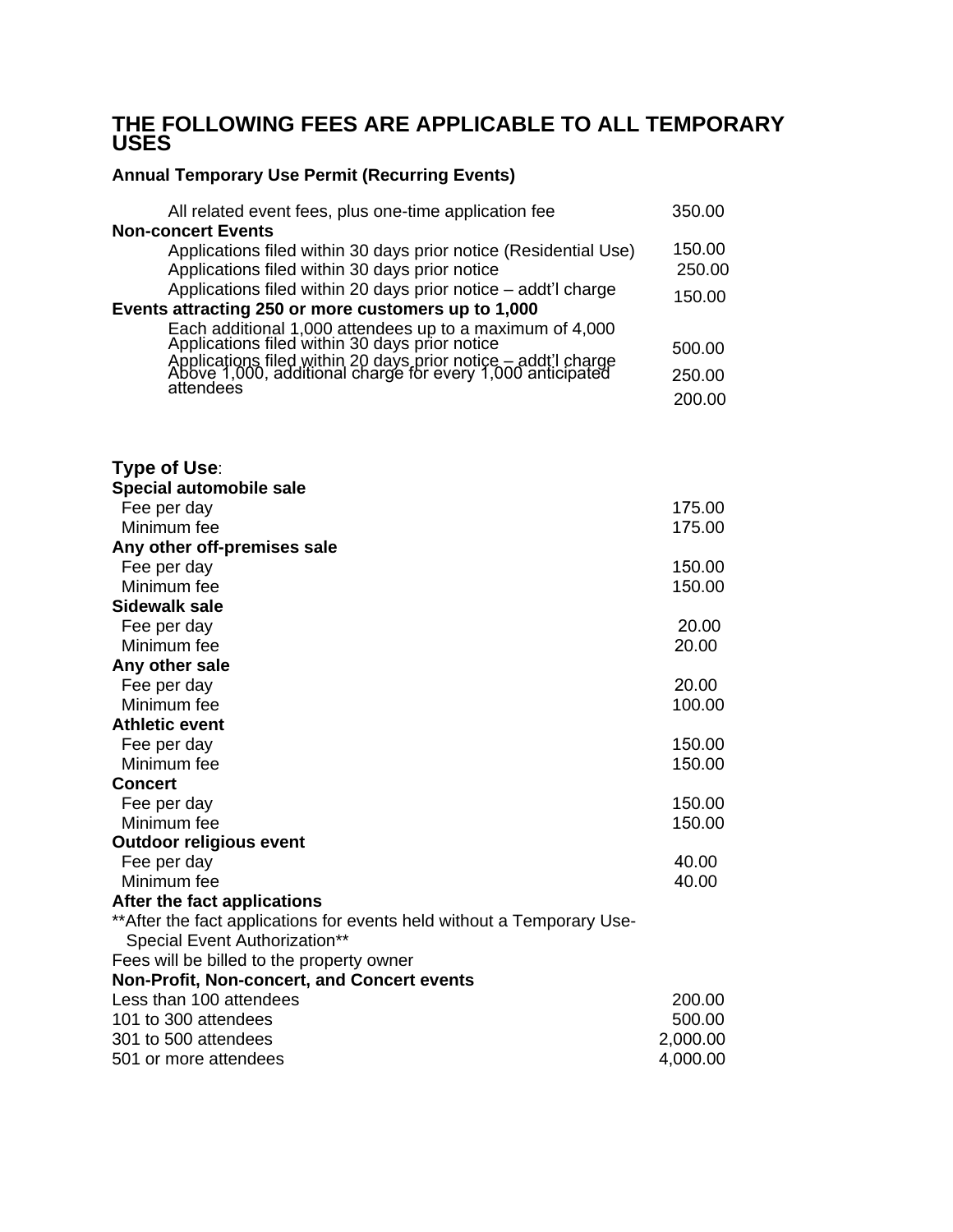**PLUS** – additional fee of actual staff time will be applied at the City's hourly rate (Non-payment of fees billed will impact the use of the venue for future events) (Outdoor community event or any event not listed shall be determined by the City Manager.)

# **REVIEW CRITERIA/APPROVALS**

A Temporary Use – Special Event Authorization application is subject to the City Manager's approval upon determination that:

- (1) Surrounding and nearby properties are suitably protected from adverse conditions that may reasonably be expected to result from proposed use.
- (2) The proposed use is not likely to create hazardous vehicular or pedestrian traffic conditions, or result in traffic in excess of the capacity of streets serving it.
- (3) Adequate off-street parking is available.
- (4) Adequate utilities, drainage, refuse management, emergency services and access, Traffic control, security, and other necessary facilities and services are available, and all necessary sanitary facilities have been approved by the proper authorities.
- (5) All other applicable laws and regulations of the City and of any other regulatory body or agency have been complied with.

**Temporary Use – Special Event Authorizations are generally issued for a specific period of time not to exceed five (5) days or in the case of a seasonal sale such as Christmas trees and pumpkins, thirty (30) days.**

# **PREMISE PERMIT**

In certain circumstances, the Building Official will require that a Premise Event Permit be obtained and associated inspections(s) may be performed and approved.

During the review of an application for a Temporary Use/Special Event Authorization, the Building Division determines if a Premise Permit is necessary in addition to the Temporary Use/Special Event Authorization. If individual components of the proposed event require a permit, such components are reviewed and approved through the Premise Permit.

The purpose of the Premise Permit is to assure the safe use of a property or portions thereof for assembly and/or of those temporary structures occupied. At minimum, the planned layout is inspected for proper egress from the area in case of an emergency. Both the Fire Department and the Building Division have an obligation to determine a use is safe and to verify proper configuration of public gatherings. Other components such as temporary tents and structures, electrical power and restroom facilities, whether requiring permits or not, are often needed to support temporary assemblies.